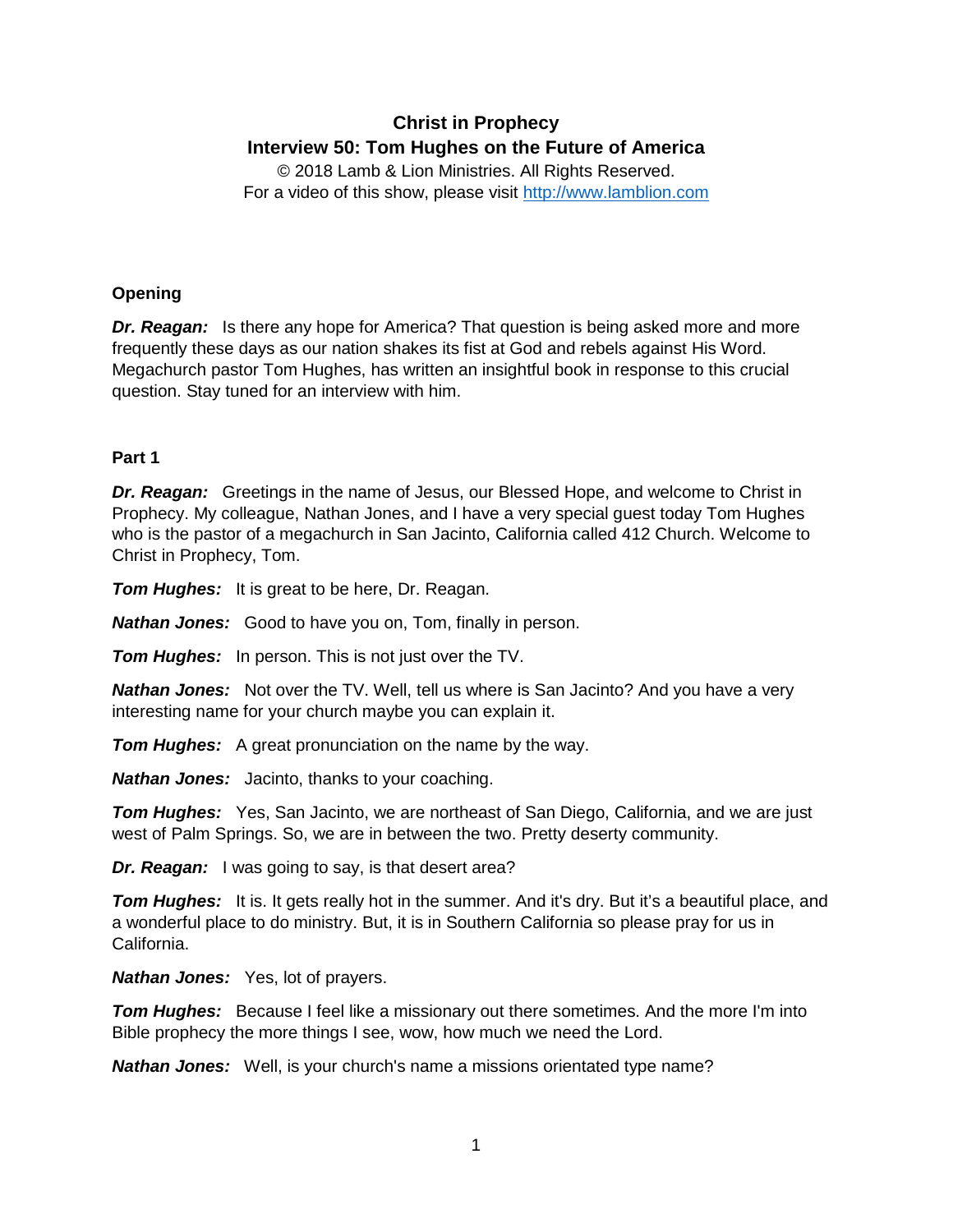*Tom Hughes:* Well, what happened was it's a Calvary Chapel originally. Still is, we are still within the Calvary Chapel system. But, I wanted a name that conveyed the vision statement, the mission statement. Our mission statement is to win, disciple, and send. And all of the other names were taken. The name of Cornerstone, and Horizon, and all these names are taken, so I wanted something that would really stand out. Convey that vision statement. So, we went with 412 because it is very biblical we based it on Acts 4:12, Hebrews 4:12, and Ephesians 4:12, to win, disciple, and send.

*Nathan Jones:* Good verses.

*Tom Hughes:* They are and it causes people to ask well where do you come up with a name like 412? That's a number church. And I say, "Well, it is." And it is a great opportunity to be able to share three Bible verses right off the bat. Of course Acts 4:12, "There is no other name under heaven by which a person can be saved." And then the other two verses. So, it is a real blessing.

*Dr. Reagan:* So, it gives you a chance to share the Gospel if they ask you the meaning of the church?

**Tom Hughes:** It is, Dr. Reagan. And people say all the time, "Well, that's not even a biblical name." I say, "You find a more biblical name than the number of our church."

*Nathan Jones:* Yeah, than Acts 4:12.

*Dr. Reagan:* At least it's not 410 the shotgun church.

*Tom Hughes:* No, it's not that. We could have other names but there we go.

*Dr. Reagan:* Well, we want to talk to you about this new book of yours called, "America's Coming Judgment: Where is Our Hope?" And Tom in this book you make this comment, "The God things now painted as offensive by our society were once the roots that nourished, and anchored our republic." That is a profound statement. Are you saying by that that we were once a Christian nation? Or what are you saying?

*Tom Hughes:* Well, a few different things just in that statement alone. But with are we a Christian nation? I would say this, I know this can offensive to some people. I believe our nation was founded upon Christian principles, and founded upon the Word. I mean you can look at the Bible and you can find, ok it was primarily our founding fathers were believers in the Lord Jesus Christ. All of them? We'll get to that in a minute. Was it all of them? But nevertheless, founded on Christian principles. Founded on the very Word of God, the Ten Commandments. So, we look at that. But a Christian nation, I struggle to say we're actually a Christian nation. But founded upon biblical principles, yes. You can say that Israel is a Jewish nation because it is ethnically Jewish. But to say that America is a Christian nation, founded upon biblical principles, absolutely. And it sets the charter for the course of America too because this is our principles.

*Dr. Reagan:* Well, our whole Constitution was based upon Judeo Christian principles because when you look at the separation of powers, and the balance that they put in there, these men did not trust men. They had the biblical view that man is basically evil and not basically good. And they put all kinds of checks and balances in there to make sure that they could control this power. And that all comes from a Judeo Christian viewpoint.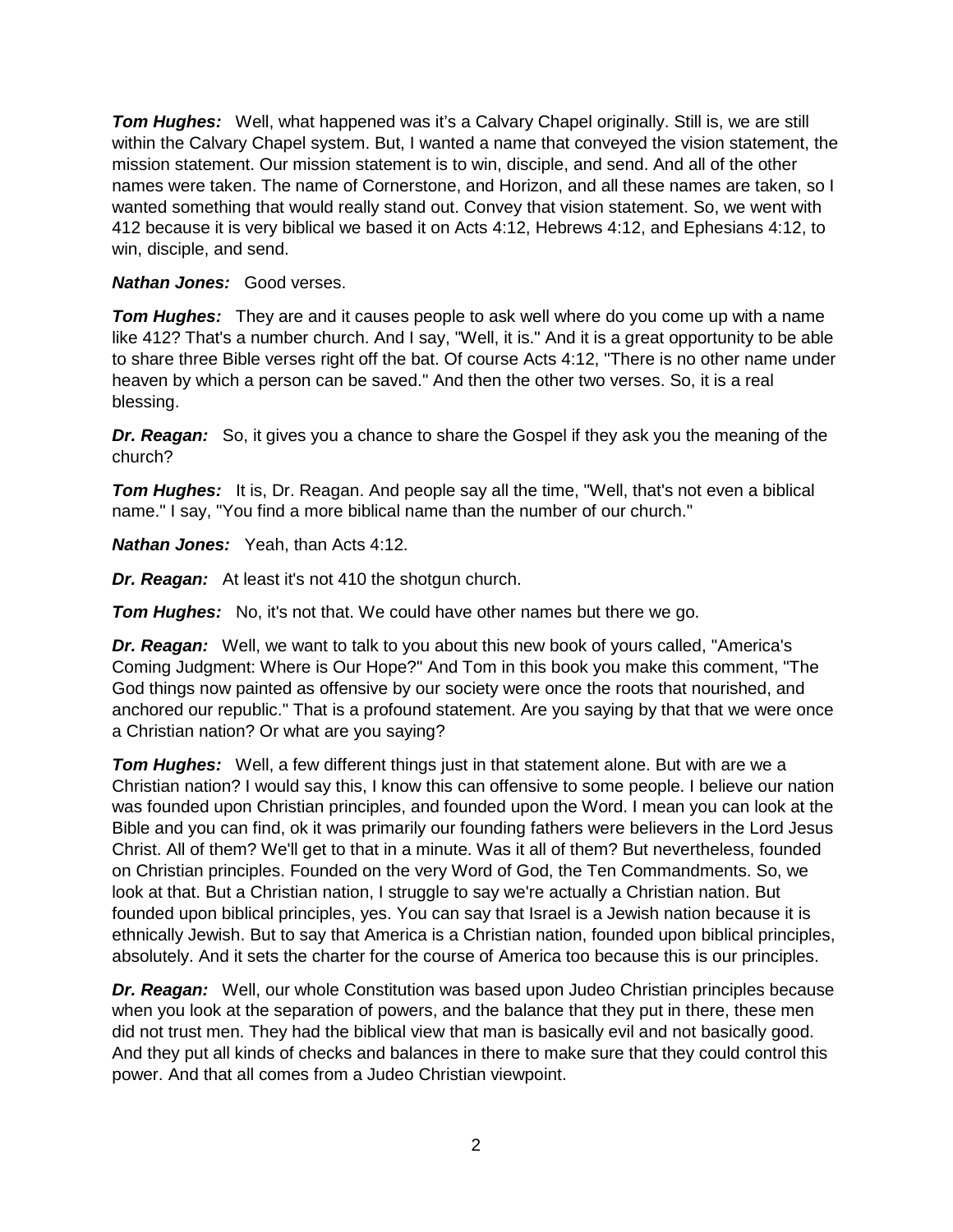*Tom Hughes:* Absolutely. And then when we look at it in today's society, or if you go to Washington right now, we look at the news every day and we can see the problems with men's decision, men's decisions, excuse me. You look at Romans chapter 1 God says, "Professing to be wise I am going to show them to be fools." And that appears to be exactly what is happening. That is what the Founding Fathers were concerned of. We have the Word of God which is our plumb line. It is the truth. And if we were to stay with the Word, and with the truth then we'd be able to stay on that right path. But when men start making up their own rules void of the Word of God then we are going to start having all the problems that we do have. And these things are only going to increase.

*Nathan Jones:* What about those who deny our Christian heritage in America by saying that the founding fathers were Deists? In other words God wound up the universe and then left, there is no personal God. Is that true? Were the founding fathers Deists?

*Tom Hughes:* Well, I hear that all the time. I'm sure you do also.

*Nathan Jones:* Yeah, they weren't Christians they were Deists.

**Tom Hughes:** Yeah, there were only very few Christians. It's actually just the opposite, most of them were Christians; they were believers in the Lord Jesus Christ. And with the few Deists that there were Thomas Jefferson, and I believe Benjamin Franklin were probably the most famous. And there is two of them there really weren't very many. And even in that as much as they were Deists; meaning God wound up the universe and now man is left up to his own demise which is crazy in of itself. But with that even with Thomas Jefferson and Benjamin Franklin they still understood that the Bible had this--it was this plumb line, it guided us. And they understood the truth that was in here. Thomas Jefferson although he created his own Bible so to speak, cut out the words that he liked, and kept them.

*Nathan Jones:* Took all the miracles out.

*Tom Hughes:* Yeah, took the things he didn't believe in thought were a little absurd he got rid of those. He still understood that these were true principles in here. And he understood the need to live by them.

**Dr. Reagan:** Yeah, both of them in their writings emphasize the fact that you simply could not have the kind of government they were setting up without there being a spiritual base. That you had to have, whether they were Christians are not they had to have a spiritual base in this nation, for the system to work.

*Nathan Jones:* Yeah, and didn't Jefferson say that this nation--democracy could not exist unless we were a moral nation.

*Tom Hughes:* Yeah.

*Nathan Jones:* Was it Jefferson?

*Dr. Reagan:* Well, speaking of Jefferson you put a lot of emphasis in this book called the Declaration of Independence, why?

*Tom Hughes:* Well the Declaration of Independence I would say is our charter. In fact I think it was Michael Farris who I quote in the book himself, constitutional attorney--but with that so the Declaration of Independence is our charter. And if we understand what a charter is, a charter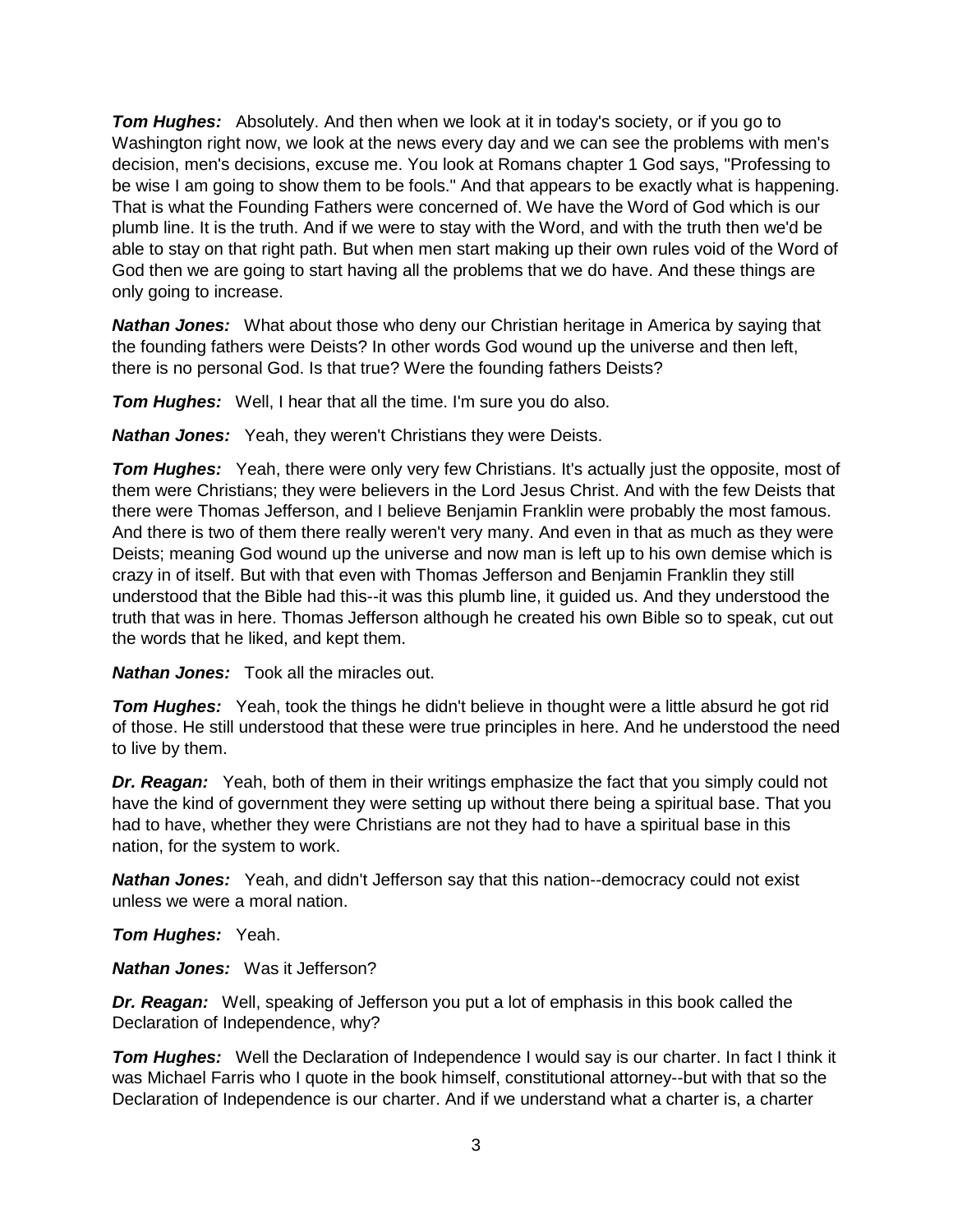charts the course for a ship. It is mapping the course on the ocean. So, you have the Constitution of the United States which tells us here's how things are supposed to operate. And then we have certain laws that are brought in. But, all of them must follow this charter, here's the map. So, everything must be interpreted according to the Declaration of Independence. And ultimately when we look at the Declaration of Independence when we understand it, it's declaring our independence from King George, and at the same time declaring our dependence upon God and the submission to God. So when we look at that we go, okay, so the Constitution must be interpreted under the guidelines of the Declaration of Independence ultimately, declaration of dependence upon the moral God who has founded--our Creator who He is called throughout the founding documents.

*Dr. Reagan:* Now you assert in your book that America today is under the judgment of God. Why do you believe that?

**Tom Hughes:** Yeah. Well, I think that when I look at it like this--and I understand this can be somewhat subjective. But if we are to take biblical truth, and biblical principles and just take one thing like abortion just that alone. So what we are experiencing in our country is because of man's press in this country to abort babies we are experiencing all of the repercussions in the breakdown of the family, the economy, we are experiencing all sorts of thing. And much of what I put in the book is really founded upon what we have in the Old Testament principles.

*Dr. Reagan:* You know you mentioned something there that most people don't understand. You said abortion has an impact upon the economy.

## *Tom Hughes:* Yeah.

*Dr. Reagan:* Well, look we've killed what? 60 million babies who could be producing today, and paying taxes, and keeping social security for example from going broke.

**Tom Hughes:** Yeah, we have that principle, right? And social security is another attempt by man to be able to fix man's problems that man created. But when you start looking at abortion and the economy, or the family what happened is in the mindset of people babies, well they are not that important. And so they become not just not important in the womb, they are not important once they're born. So, we have the complete breakdown of family.

*Nathan Jones:* The love of most will grow cold, right?

*Tom Hughes:* Absolutely. So, in the last days lawlessness will abound. The love of many will grow cold. And that is where we are. So, now we are raising up kids in the foster system. They find themselves in jails. Our jails are full because we disrespect life as God created it. And when you look at ancient Israel and you find out you know you have the murder of babies in ancient Israel on the arms of Molech for the issue of greed, and sex, and we're ultimately doing the same thing. But it is so sad because our families are suffering. And because the families are suffering we have the complete deterioration within our society.

*Dr. Reagan:* Well, folks, we are going to take a pause here for just a moment. When we come back I am going to ask Tom to tell us what he thinks is America's greatest danger?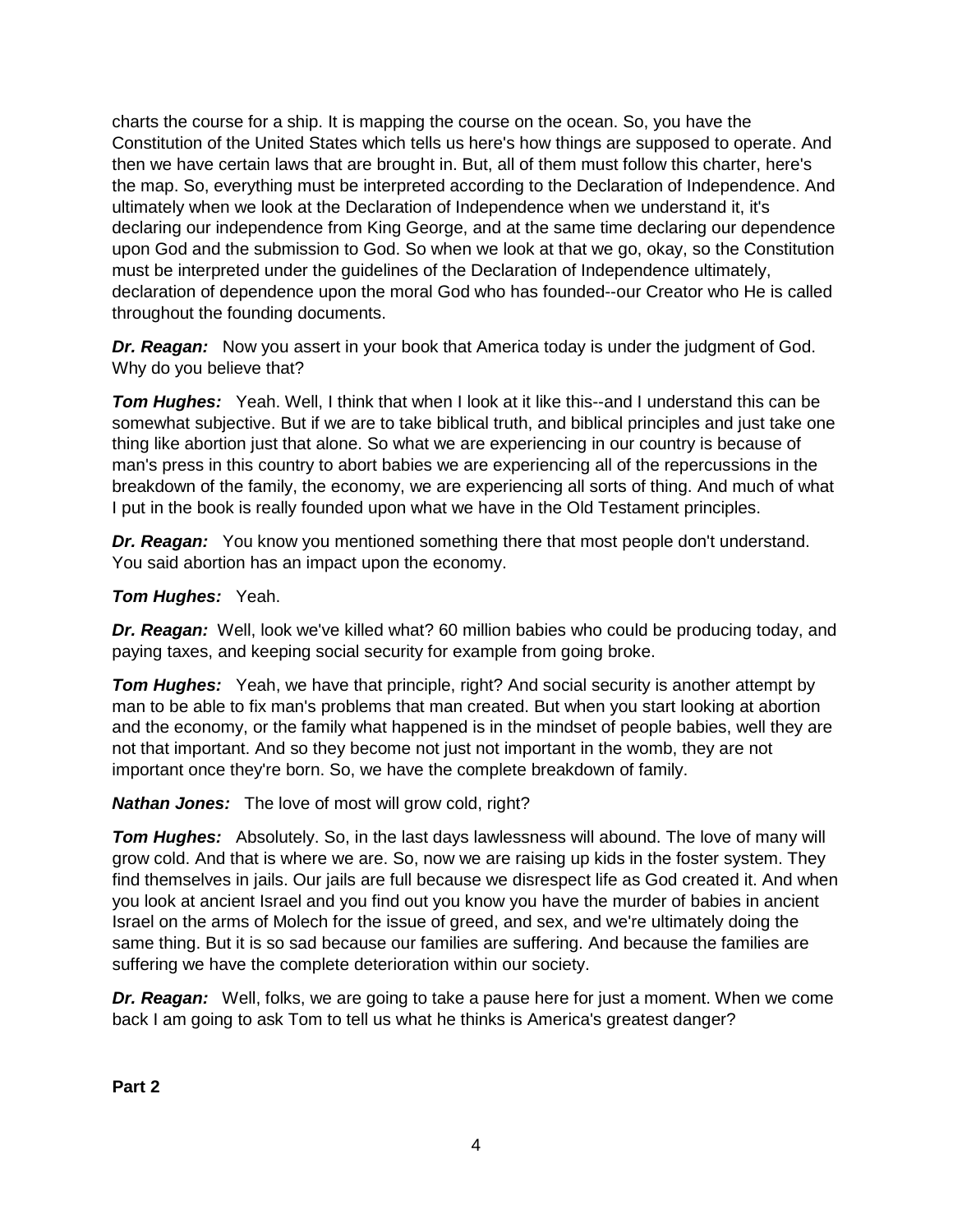*Nathan Jones:* Welcome back to Christ in Prophecy and our interview with Pastor Tom Hughes of the 412 Church in San Jacinto, California. We are discussing his new book that is titled, "America's Coming Judgment: Where is our Hope?" Now, Tom on page 136 you say that there is a great danger to the United States. Can you tell us what that danger is?

*Tom Hughes:* Yeah, let me back it up a little bit, back into the 1700's and understand a little bit about our foundations even pre-Declaration of Independence, and pre-Constitution. When America in its beginning stages began in teaching their kid's one of the school books that was used was the primer. And looking at that I found this phenomenal in all my studies is that the kids were taught how to read based upon biblical things. For example the ABC's you started with A for Adam, in Adam's fall we sinned all. And you go all the way through the alphabet like that. B for Bible. And so forth. You get down to Z all the way through to Z with Zacchaeus climbing the tree, and Jesus he would see. You look at that and you go, wow, could you imagine, just think if that was done in a school today.

*Dr. Reagan:* But Tom the interesting thing is that in the 1950's when I was in high school our senior English reader was Bible stories with a moral at the end. And that was in the mid-1950's.

*Tom Hughes:* That's not that long ago.

*Dr. Reagan:* That's how fast the decline has occurred.

*Nathan Jones:* And that is our greatest danger then? A switch from Christian teaching to secular?

*Tom Hughes:* Well it really is. So you fast forward from the 1950's you hit the 1960's God is kicked out of the schools essentially. I mean, but I've heard it well said that as long as there are math test there is always going to be prayer in schools. So no matter what man wants to do--

*Nathan Jones:* My daughter was doing a lot of praying this morning before her Spanish test.

*Tom Hughes:* Yeah, no kidding, I had my son praying a lot. I'd say, "You'd better pray over this because you need help." But so we look at that right. So, God's been removed in that what we have is this great moral decline that has just affected everything. So, you could look and say, "Well, some people say well the military is the biggest problem, or it is the economy, or the earthquakes, or the hurricanes." Look it is morality because we have removed God. So it starts with what we've done with God. And these are conscious decisions that our leaders have made. And again you can go all the way back to ancient Israel. In ancient Israel you know Daniel loved God. Shadrach, Meshach, and Abednego loved God. The Old Testament prophets loved God but the nation still went under judgment because their leaders were the ones who were making the decisions had turned from God and removed God from everything, including the killing of babies. Right? So, we have that. So this is where we are. So there are still some wonderful people in our country but our leaders have said we don't want God and it just gone absolutely to the dark side.

## *Dr. Reagan:* And so fast.

*Tom Hughes:* And so fast. And you know myself being in California, California seems to be leading the charge on everything that is immoral. And it is heartbreaking just to watch. And I have two young kids, one is in high school and one is in junior high. And you have young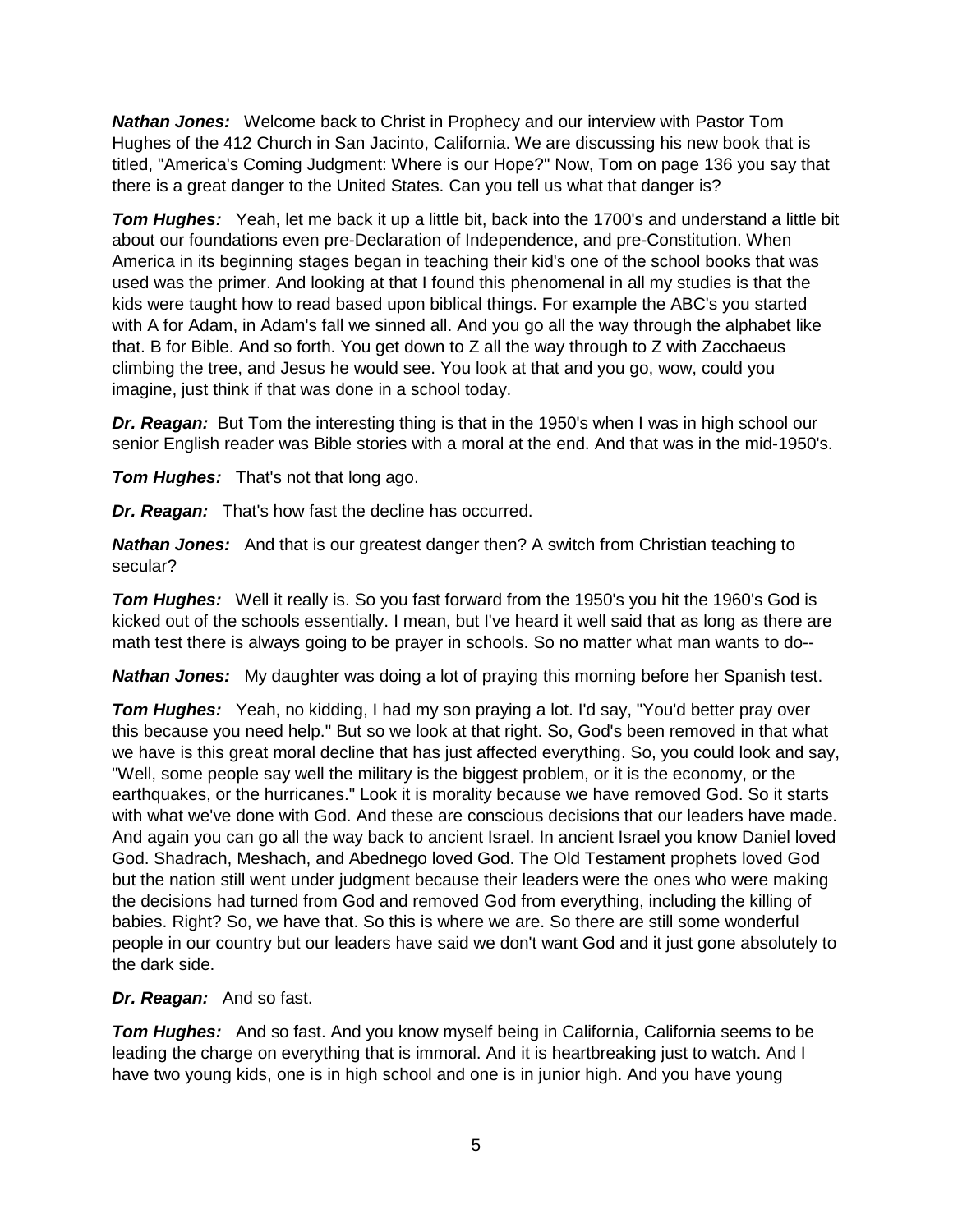children too and I watch them, wonderful kids but I know what is being taught. I know there are wonderful teachers out there that love the Lord. But the system is so bad.

*Dr. Reagan:* It broke my heart to watch California when they were debating whether or not to approve same-sex marriage and the churches organized and millions were spent. And you won the election and then one judge, just like that.

*Tom Hughes:* Yeah. And you know so here it is you look at our government and we are supposed to be a democracy so to speak. You vote. California voters voted in favor of traditional marriage.

#### *Dr. Reagan:* Right.

*Tom Hughes:* And a judge says, "Well, we don't agree with that." And there you have it. And now we are watching still the pendulum of thought in California is still getting further, and further towards the immoral side since that has happened.

*Nathan Jones:* And is that what the result of sin is; as we pull away from God we reap what we sow. And what we're reaping is what?

**Tom Hughes:** We are reaping--you sow to the wind you reap the whirlwind. This is exactly what we've done. I have a large garden. I love to garden.

#### *Nathan Jones:* Me too.

*Tom Hughes:* I plant all kinds of fruit trees, plant vegetables and everything. So, if I'm going to plant a particular type of tomato it is going to grow a particular type of tomato. So, we reap what we sow, we have sown to the wind in the immoral things, we are reaping the whirlwind. And again you can look at our prisons. You can look at our schools. You can look at our courts. You can look at the judges. You can look--look at what is going on in Washington right now and it is absolute madness. We look at what is coming out of the entertainment industry. All the way around the entertainment industry.

*Dr. Reagan:* Speaking of California you have a section of your book titled--about San Francisco that is titled, "Wealth and Decadence." What do you mean by that?

*Tom Hughes:* Well, I think San Francisco is a great illustration for the problems that we are- that this whole world is facing. So, on the one hand I know this is going to be disgusting to your viewers but on the one hand in San Francisco the homeless situation is so severe that with that you know where do people go to the bathroom and that sort of thing or whatever else? So, they have actually stepped up what's called poop patrols.

#### *Nathan Jones:* What?

*Tom Hughes:* And this is disgusting and so I don't want to--

## *Nathan Jones:* Pooping in the streets?

*Tom Hughes:* In the streets. On the sidewalks. This is humans. This is not dogs. We think of dog parks and that sort of thing. This is human beings. Right? And some of the infrastructures, the buildings the street lamps, and so forth. This is really disgusting, but from people relieving themselves on the side of buildings and on the side of street lamps and so forth the actual construction is crumbling. And this is happening in San Francisco. So, San Francisco at the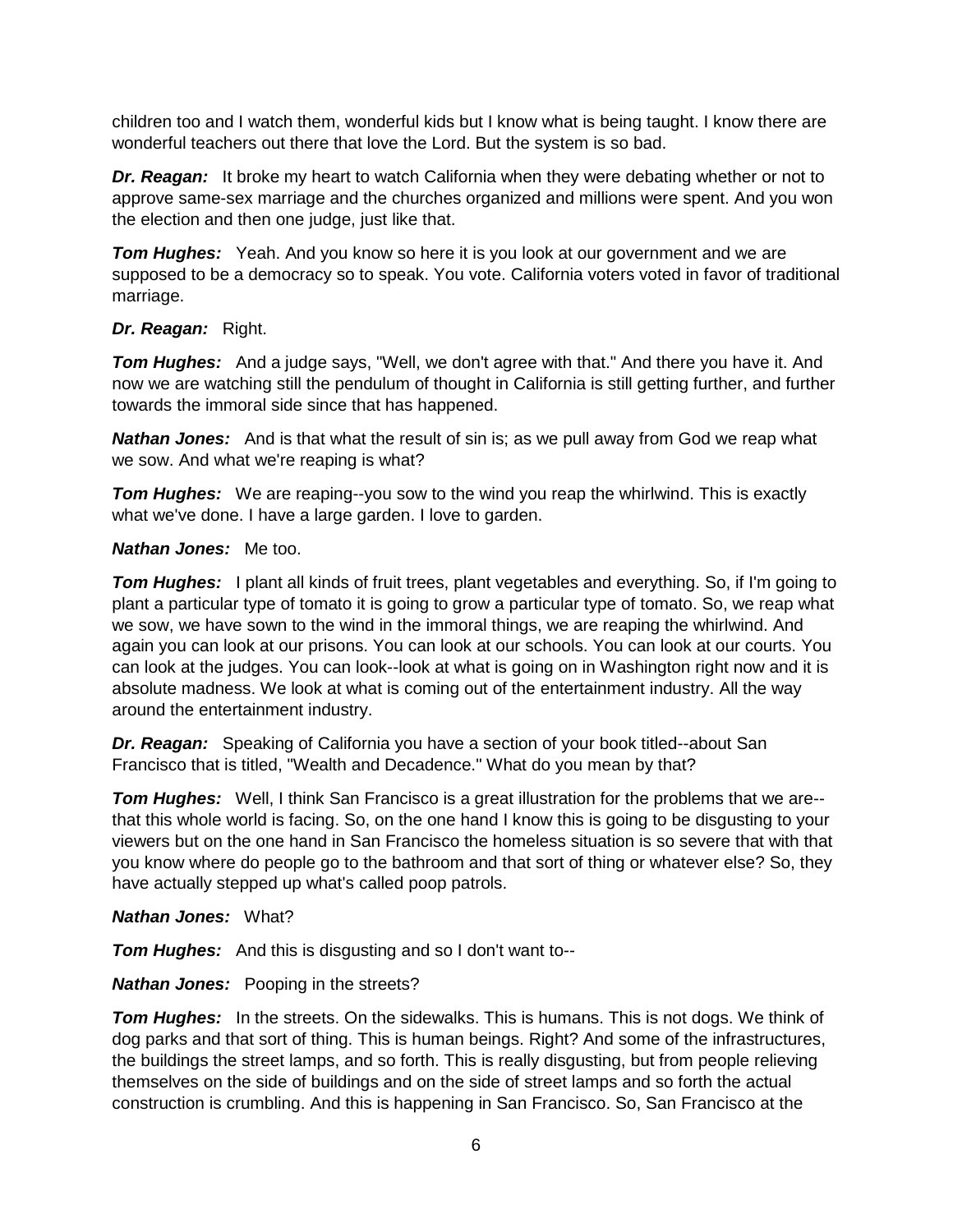same time is one of the most expensive places on the entire planet that you can live. And I give an example in the book of a gentleman interviewed in an article, his name is Michael; \$700,000 a year salary. Alright, that is a lot of money. And he cannot afford to live in San Francisco. He has to commute 2 ½ hours to work. \$700,000 a year salary, yet when he gets to San Francisco he has to step over this.

*Nathan Jones:* Well, you think they could afford to build some bathrooms in San Francisco.

*Tom Hughes:* They can afford to.

*Nathan Jones:* Some public bathrooms.

**Tom Hughes:** But you look at that and we start looking at things, you're going you've got to be kidding me. No, this is reality. And I believe what is happening in San Francisco is a magnified picture of what is coming to every part in America. We are watching man's decisions to fix things. Man can only make things worse. Again Romans chapter 1 professing to be wise, God says, "I'll show them to be fools." But it is hard to believe \$700,000 a year, so expensive in San Francisco you can't live there.

*Dr. Reagan:* Well, I can remember 20-30 years ago when Billy Graham used to say, "If God doesn't judge San Francisco soon he's going to have to apologize to Sodom and Gomorrah." And in your book you talk about that we are in the days of Sodom.

*Tom Hughes:* Yeah. Well, indeed when you look at it, you go back to the book of Genesis. You see what happened in Sodom and Gomorrah and you have these--we can tell from how it worked out with Lot there was these men who went around the streets looking for someone they could rape. I don't know how else to put it.

*Nathan Jones:* Without any law against that?

**Tom Hughes:** And it seems to be just fine with society. Accepted by society. Right? But what's most fascinating about this--so this is where we are in America on the one hand. But what is most fascinating and most scary about this is when Jesus was alive in the Gospel of Matthew He sends out His disciples into the other communities, the other cities to tell them His word. Right? Give them the hope. If they reject you He says it will worse for them than it was in the days of Sodom and Gomorrah. Why is that? Because they have the truth that is coming to them. Sodom did not have the truth. So, when we look at America we've got preachers, we have the Word of God. There are more Bibles sold every single year than any other book, probably than all the other books. When we start looking at history it is just phenomenal the amount of Bibles that are sold. But every single year it is the best seller. And so we have the truth. There's Bibles in homes. But yet we are living like Sodom and Gomorrah.

*Dr. Reagan:* You know Tom, you and I don't just don't understand because every time I get into a discussion of this with somebody on the other side they always say homosexuality had nothing to do with Sodom and Gomorrah and their judgment. They were a lack of hospitality.

*Tom Hughes:* Yeah, lack of hospitality. Yeah. How many times have I heard that? So, if we don't even go to Sodom and Gomorrah we can go back to the days of Noah. Right? And look at that. Okay, what was it? You have the violence. You have the rejection of God.

*Dr. Reagan:* Violence and immorality, those were the two characteristics.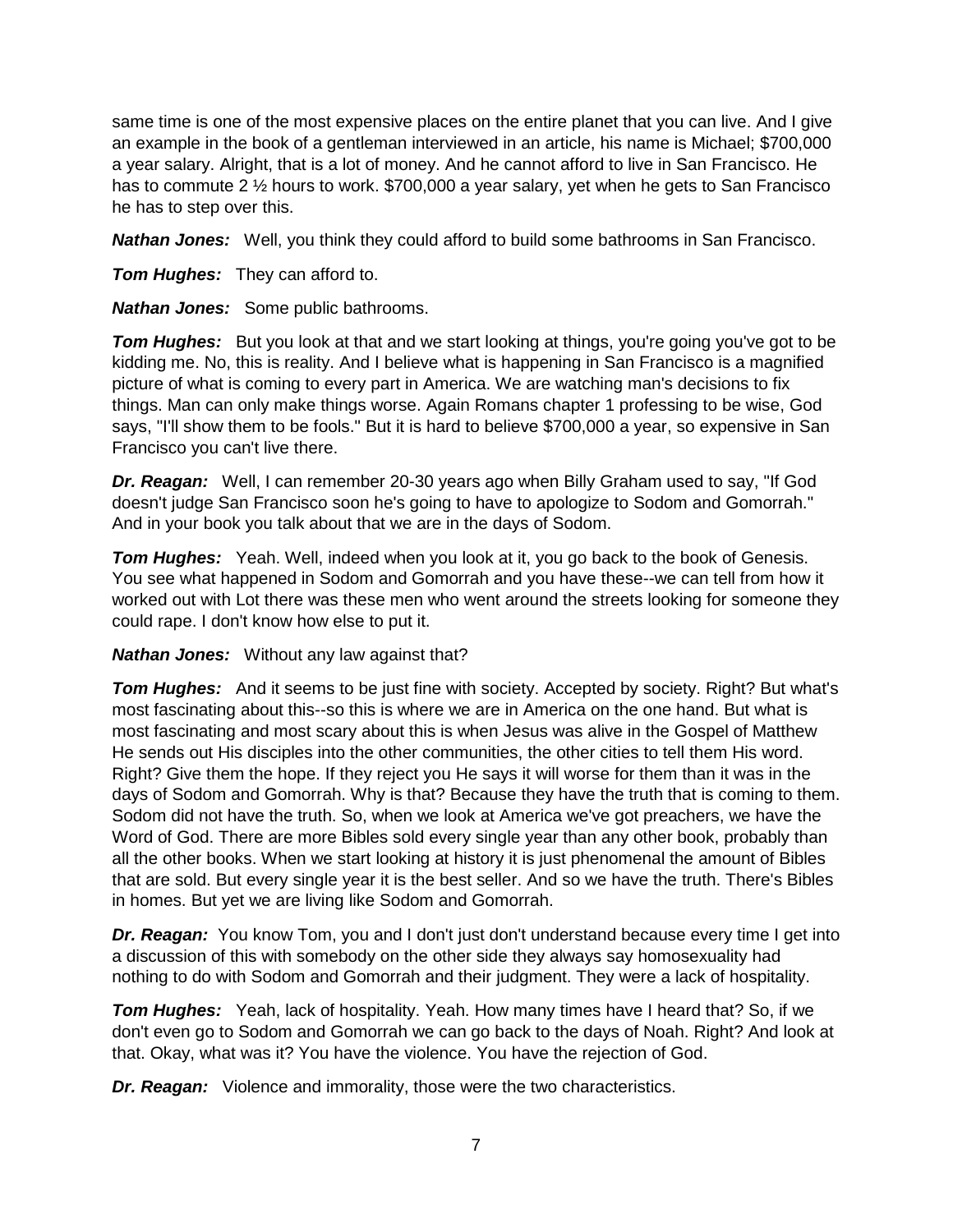*Nathan Jones:* Every thought in their mind was evil. Right?

*Tom Hughes:* Every thought in their minds was evil. So, you still have the same progression.

*Dr. Reagan:* Well, in your book you say that the chief criminal organization in America today is the government. That is a mouthful.

*Nathan Jones:* Wow, that is brave.

**Tom Hughes:** It is. And I don't think many people would disagree with me anymore. When you look at what is going on in Washington. If we were to take the current temperature of Washington and you see we have issues with the FBI. You have issues with Congress. We have what you could call--we have two mob families, the Republicans and the Democrats, I don't know how else you can put it right?

*Nathan Jones:* They are pretty well linked together in all decision making.

**Tom Hughes:** Very well linked together, however it is what family is going to come out ahead, or which family are you going to decide you want to be adopted by.

*Dr. Reagan:* The President said he was going to drain the swamp. And he's discovered that some of the members of his own party are part of the swamp.

**Tom Hughes:** They are part of the swamp. You know what? Those crocodiles in that swamp are pretty vicious too.

*Dr. Reagan:* And recently the revelation for example that they had this slush fund at the Treasury Department to pay off the woman who have been harassed by members of Congress using your money, and my money to pay them off.

*Tom Hughes:* Now this is pretty unbelievable. So we have them preaching their morality. Trying to pretend like they were moral people all along. And now we have what has come up out of Hollywood, what happened in Hollywood has been conveyed over to Congress and to the Senate.

*Nathan Jones:* Oh, yeah, all politics all levels.

*Tom Hughes:* And all these politicians saying, "Shame on you, you shouldn't do this." And they are doing far worse things behind the closed doors. Now it doesn't surprise us I don't think. But it is finally coming out in public. And God I believe is exposing the sins of America giving us an opportunity to get right with Him too.

*Dr. Reagan:* Well, I want you to explain a statement that is on page 200 of your book. It is a very interesting statement in which you say--I've got it written down here, "When a nation falls under the curse of Romans 1 it can't make laws fast enough to keep up with the evil growing in the hearts of human beings."

*Tom Hughes:* Yeah. Yeah.

*Nathan Jones:* Which results in totalitarianism?

**Tom Hughes:** It's the direction everything is going. You know? And we know biblically the direction this will go. I think George Orwell "1984" with his predictions in that book we are watching this happen.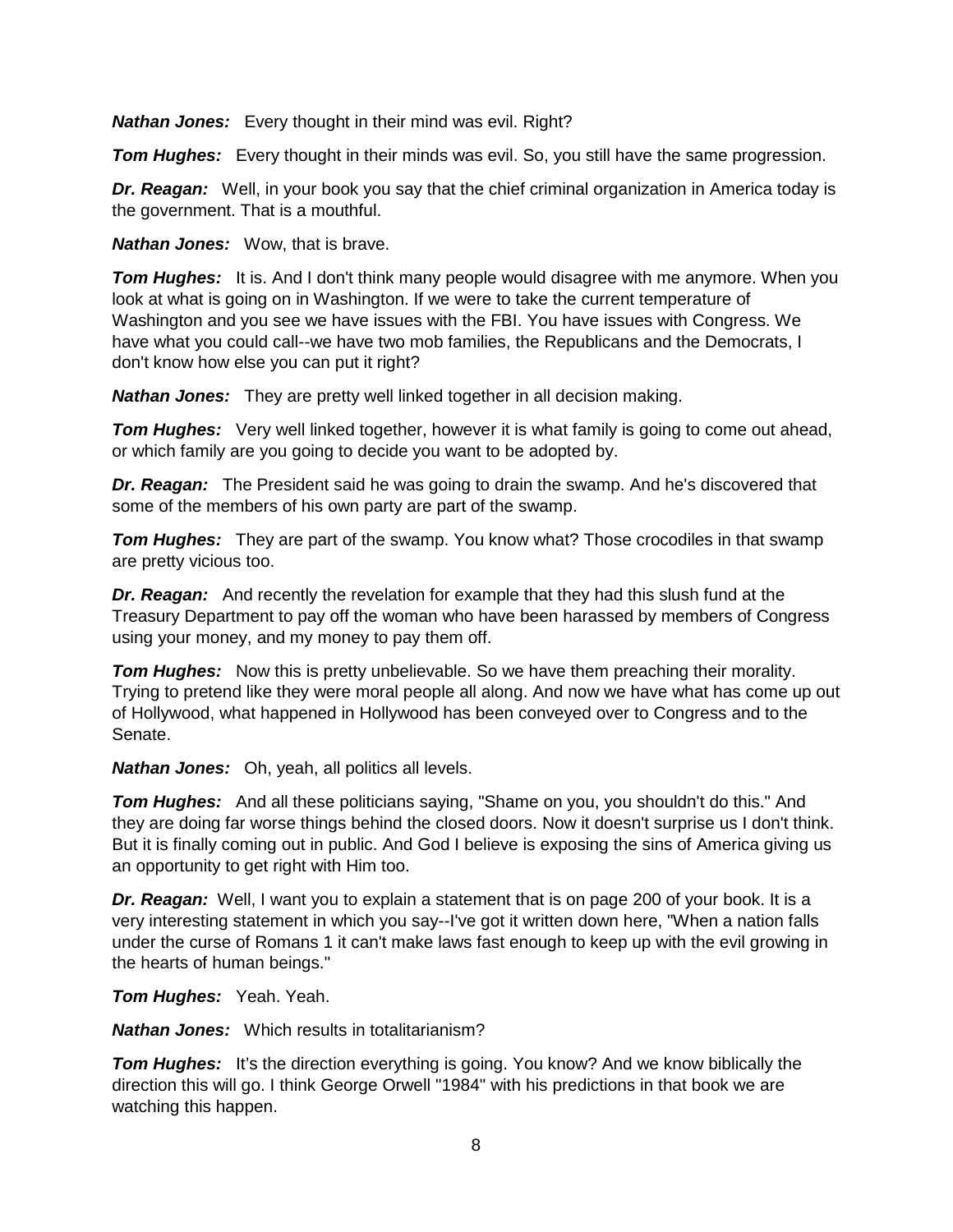*Nathan Jones:* It is getting that way in Great Britain.

*Tom Hughes:* Yeah, we are in America. So, I gave an example in the book of this. In 2011 there were 40,000 laws that were passed. These are laws regarding the 50 states and territories. They were not federal laws. They were not city or county laws. 40,000 laws in 2011, not including federal, or city, or county. You look at that and you think, okay, this is man's attempt because we are so depraved we've gone so far south. You can't do this. You shouldn't do that. And so we start making law. We can't keep the Ten Commandments. The Ten Commandments are removed from schools and court houses and everywhere. And yet, since we can't keep the Ten Commandments let's add 40,000 laws per year and try to keep them. It's impossible. The lawmakers can't keep up. How do you interpret the laws? What was really meant to be said in those things? That takes us back to the Declaration of Independence.

*Nathan Jones:* The Bible's got it right, love God, and love each other; vertical, and horizontal and it covers everything.

*Tom Hughes:* Two things.

#### *Nathan Jones:* Two things.

*Dr. Reagan:* This reminds me of a brief video, you probably saw it that was put out by a Harvard University professor who teaches in the Business Administration Department of Harvard University. And in this he talked about how he was conversing with a Chinese student that he had. And the student said, "You know the thing I've noticed that is a difference between the United States and China is all these churches. Churches everywhere. And the fact that you all put so much importance upon following moral law and that sort of thing." And he said, "You know in our society we don't have that so we have to have a totalitarian dictatorship to--" And this Harvard professor said, "Yes, that is exactly right." If you don't have the moral foundation then you can't hire enough policemen.

## *Tom Hughes:* Absolutely.

*Nathan Jones:* Well does that mean there's no hope? I mean would you say we are sliding towards totalitarianism. Have we reached the point of no return?

**Tom Hughes:** I believe there's always hope. And I would liken it to this. I'm a pastor and I visit a lot of people in the hospitals over the years. And I believe America is in a lot of trouble, but I always believe there's hope. But where I would liken America to possible being, and probably being; is when I've been with families when they've had to remove the breathing apparatus. And you watch a body--for anybody who's ever witnessed it it's a horrific thing to watch. Very painful, the heart break from the family. But the patient that is dying right before their eyes. Then they begin to take their own breathes, and their last gasps. And they are violent, and they're noisy. And America seems to be there. We are taking our last breathe, and it is really in a very real sense it is violence. We are seeing it in the streets. But it's also you wonder if America can survive. This is what I do know. Jesus loves us. And God forgives sinners. And there's always a chance to get right with God. There is always hope in the Lord. He's desire is that none should perish. There is still hope in America. There is still preachers preaching the Word. There are still people that are being forgiven. There are still people that are feeling convicted of their sin. There is always hope. And I believe that the Lord Jesus Christ loves people and wants to save even America.